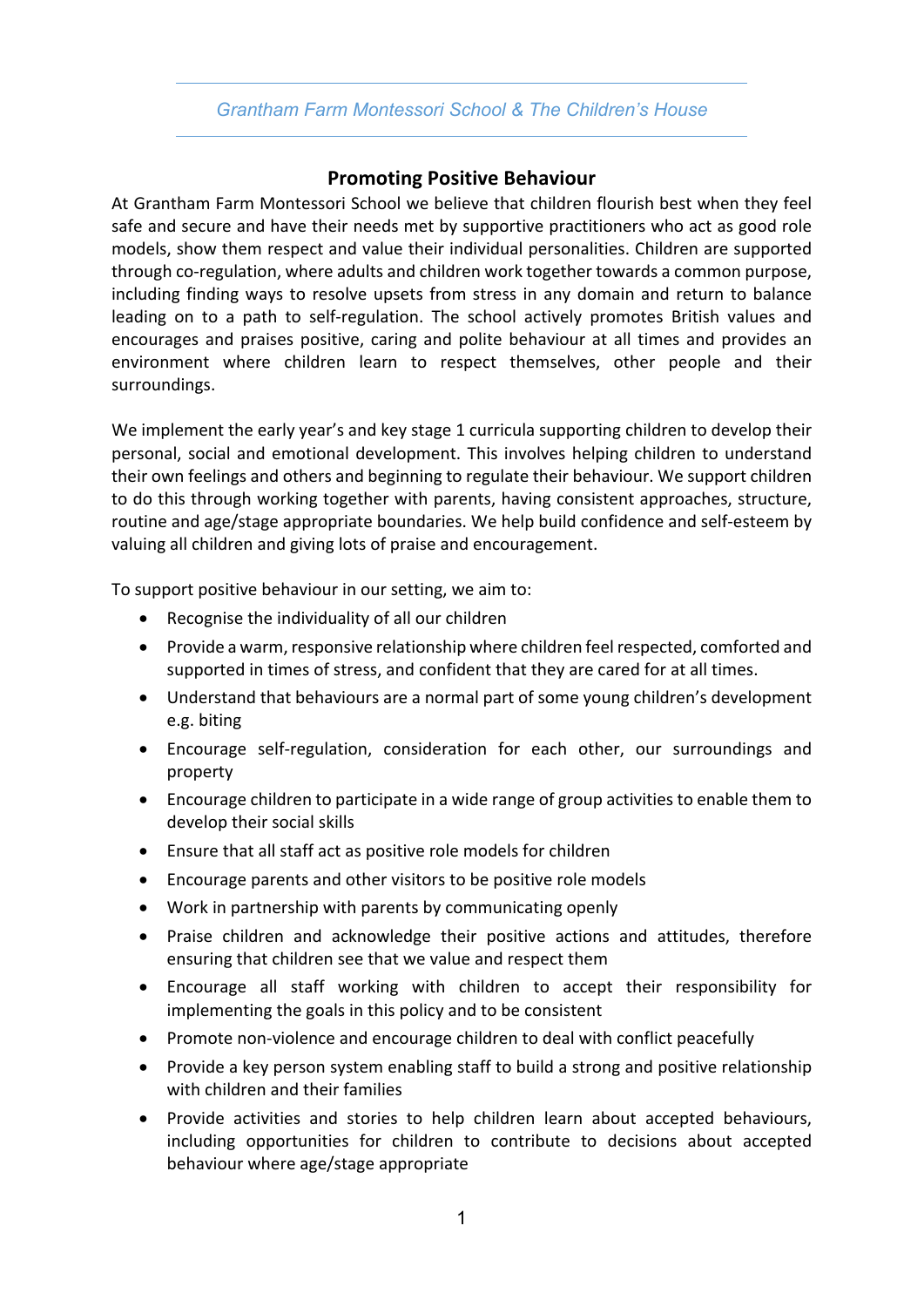- Supporting and developing children's understanding of different feelings and emotions, self-regulation and empathy as appropriate to stage of development. This includes using strategies and naming and talking about feelings and ways to manage them
- Have a named person who has overall responsibility for promoting positive behaviour and behaviour support.

**The named person** for promoting and supporting behaviour is Emma Wetherley. It is their role to:

- Advise and support other staff on any behaviour concerns
- Along with each room leader will keep up to date with legislation and research relating to promoting positive behaviour
- Support changes to policies and procedures in the school
- Access relevant sources of expertise where required and act as a central information source for all involved
- Attend regular external training events, and ensure all staff attend relevant in-house or external training for behaviour management. Keep a record of staff attendance at this training.

Our school rules are concerned with safety, care and respect for each other. We keep the rules to a minimum and ensure that these are age and stage appropriate. We regularly involve children in the process of setting rules to encourage cooperation and participation and ensure children gain understanding of the expectations of behaviour relevant to them as a unique child.

Children who are displaying distressed/challenging behaviour, for example, by physically abusing another child or adult e.g. biting, or through verbal bullying, are helped to talk through their feelings and actions through co-regulation before thinking about the situation and apologise where appropriate. We make sure that the child who has been upset is comforted . We always acknowledge when a child is feeling angry or upset and that it is the behaviour that is not acceptable, not the child or their feelings.

### **Our promoting positive behaviour procedure is:**

- We support all children to develop positive behaviour, and we make every effort to provide for their individual needs
- We never use or threaten to use physical punishment/corporal punishment such as smacking or shaking or use or threaten any punishment that could adversely affect a child's well being
- We only use physical intervention (where practitioners may use reasonable force to prevent children from injuring themselves or others or damaging property) or to manage a child's behaviour if absolutely necessary. We keep a record of any occasions where physical intervention is used and inform parents on the same day, or as reasonably practicable
- We recognise that there may be occasions where a child is displaying challenging/ distressed behaviour and may need individual techniques to restrain them to prevent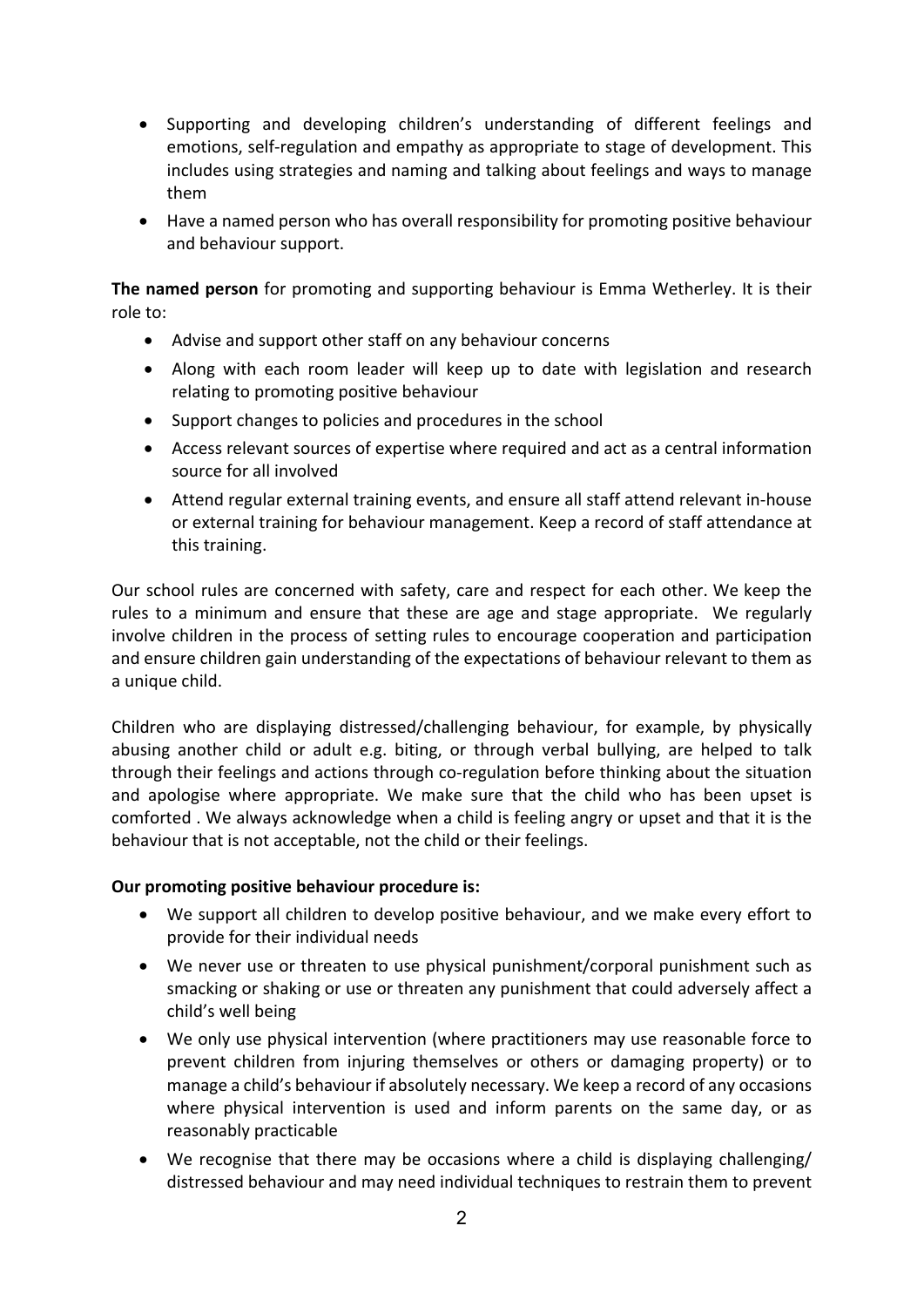# *Grantham Farm Montessori School & The Children's House*

a child from injuring themselves or others. This will only be carried out by staff who have been appropriately trained to do so. Any restraints will only be done following recommended guidance and training and only with a signed agreement from parents on when to use it. We will complete an incident form following any restraints used and notify the parents

- We do not single out children or humiliate them in any way. Where children are displaying challenging behaviour they will, wherever possible, be distracted/redirected to alternative activities. Discussions with children will take place as to why their behaviour was not acceptable, respecting their level of understanding and maturity
- Staff do not raise their voices (other than to keep children safe)
- In any case of challenging behaviour, we always make it clear to the child or children in question, that it is the behaviour and not the child that is unwelcome
- We decide on particular strategies to support particular types of behaviour depending on the child's age, level of development and the circumstances surrounding the behaviour. This may involve asking the child to talk and think about what he/she has done. All staff support children in developing empathy and children will only be asked to apologise if they have developed strong empathy skills and have a good understanding of why saying sorry is appropriate
- We help staff to reflect on their own responses towards behaviours that challenge to ensure that their reactions are appropriate
- We inform parents if their child's behaviour is unkind to others or if their child has been upset. In all cases we deal with behaviour that challenges in school at the time. We may ask parents to meet with staff to discuss their child's behaviour, so that if there are any difficulties we can work together to ensure consistency between their home and the school. In some cases we may request additional advice and support from other professionals, such as an educational psychologist
- We support children in developing non-aggressive strategies to enable them to express their feelings and emotions
- We keep confidential records on any behaviour that challenges that has taken place We inform parents and ask them to read and sign any incidents concerning their child
- Through partnership with parents and formal observations, we make every effort to identify any behavioural concerns and the causes of that behaviour. From these observations and discussions, we will implement an individual behaviour modification plan where a child's behaviour involves aggressive actions towards other children and staff, for example hitting, kicking etc. The manager will complete risk assessments identifying any potential triggers or warning signs ensuring other children's and staff's safety at all times. In these instances we may remove a child from an area until they have calmed down.

We recognise that children need their own time and space and that it is not always appropriate to expect a child to share. We believe it is important to acknowledge each child's feelings and to help them understand how others might be feeling.